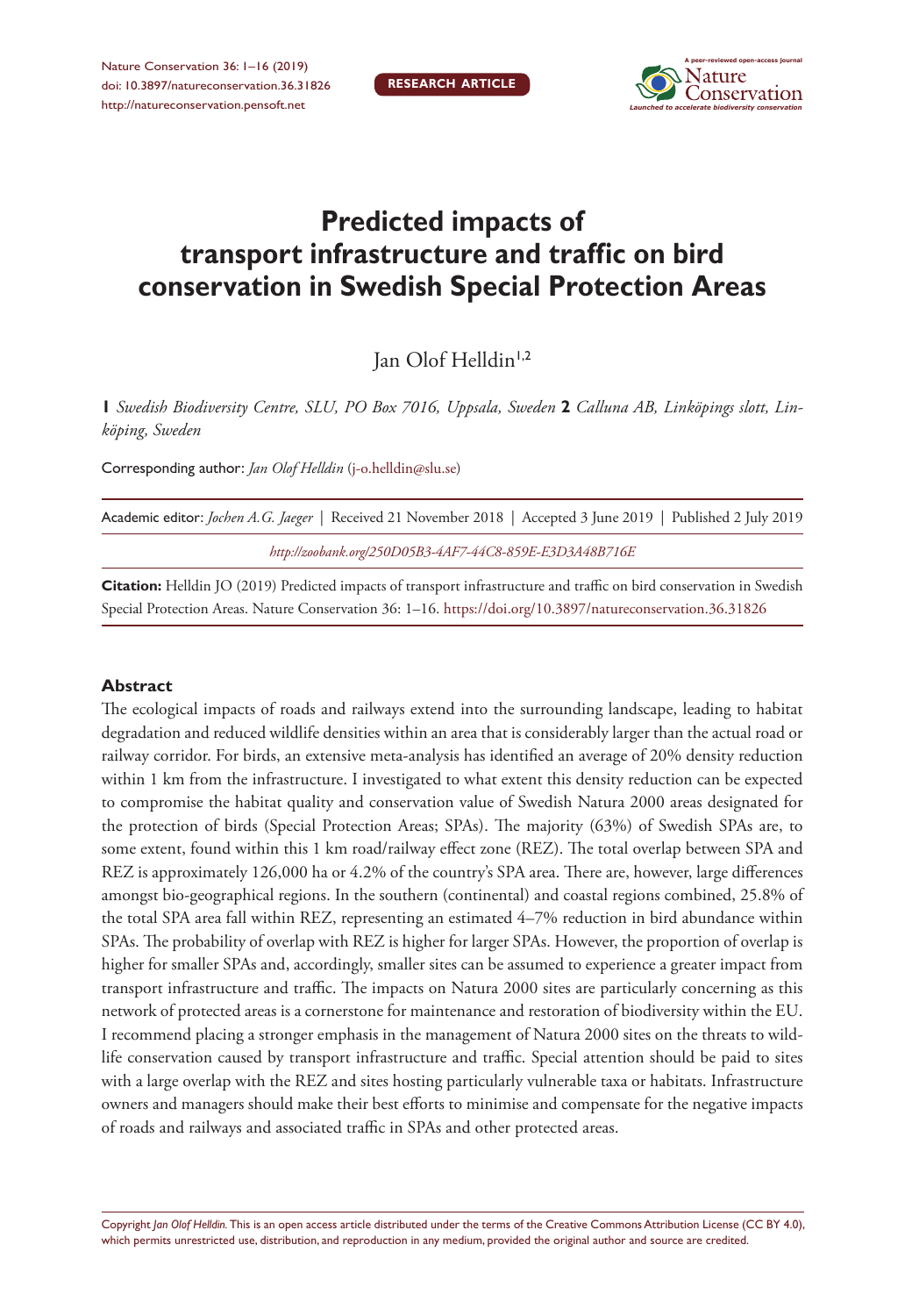#### **Keywords**

Effect zone, Natura 2000, railway, road, Sweden

#### **Introduction**

#### **Ecological impact of transport infrastructure**

Infrastructure development is recognised as one of the significant drivers of global biodiversity loss and, with increasing traffic and expanding infrastructure networks worldwide, the pressure on biodiversity is expected to increase in coming decades (EEA-FOEN 2011, EEA 2012, OECD 2012). The impacts of transport infrastructure on wildlife are well described (Forman et al. 2003, van der Ree et al. 2015) and include loss of habitat, traffic casualties, creation of physical barriers, disturbance by noise, light and other visual cues, spread of chemicals, dust and alien species, changes in hydrology and microclimate and accidental spills. Most of these impacts extend into the surrounding landscape, leading to degradation and fragmentation of habitats and, for some species, to restricted movements, increased mortality and avoidance of a zone around the infrastructure (Forman et al. 2003, EEA-FOEN 2011, van der Ree et al. 2015, Tulloch et al. 2019).

Due to these impacts, the population densities of many wildlife species are reduced within a distance from larger infrastructures (Rytwinski and Fahrig 2015). For example, the population densities may be reduced up to about 1 km distance for birds (Forman and Deblinger 2000, Forman et al. 2002, Benítez-López et al. 2010) and anurans (Eigenbrod et al. 2009) and up to 5 km for mammals (Benítez-López et al. 2010). Not only large infrastructure but also minor and unpaved roads may have a considerable impact on some species (e.g. van Langevelde and Jaarsma 2009, Benítez-López et al. 2010, Shanley and Pyare 2011). Based on an extensive meta-analysis, Benítez-López et al. (2010) showed that the mean bird and mammal abundance in an effect zone around infrastructures is reduced by 20–30% and with an increasing reduction with proximity to the infrastructure (Fig. 1).

Accordingly, in regions with dense infrastructure networks, large natural areas may be situated within this effect zone and therefore may be impoverished in species sensitive to traffic and transport infrastructure. For example, in the United States, the road effect zone covers 15–22% of the total land area and more than 60% of some particularly exposed biomes, such as coastal regions and river basins (Forman 2000, Riitters and Wickham 2003). In Spain, a country with intermediate road density with European standards, it is expected that reduced bird densities, due to transportation infrastructure, will affect 49% of the country and lead to reduced mammal densities in as much as 96% of the country (Torres et al. 2016). Some habitats of particular importance to biodiversity in Europe, such as wetlands, semi-natural grasslands and temperate broad-leaved forest, may be disproportionately affected by roads because of the landscape structure (Helldin et al. 2013, Karlson and Mörtberg 2015, Torres et al. 2016). Disturbances (noise and visual cues) tend to be stronger and extend further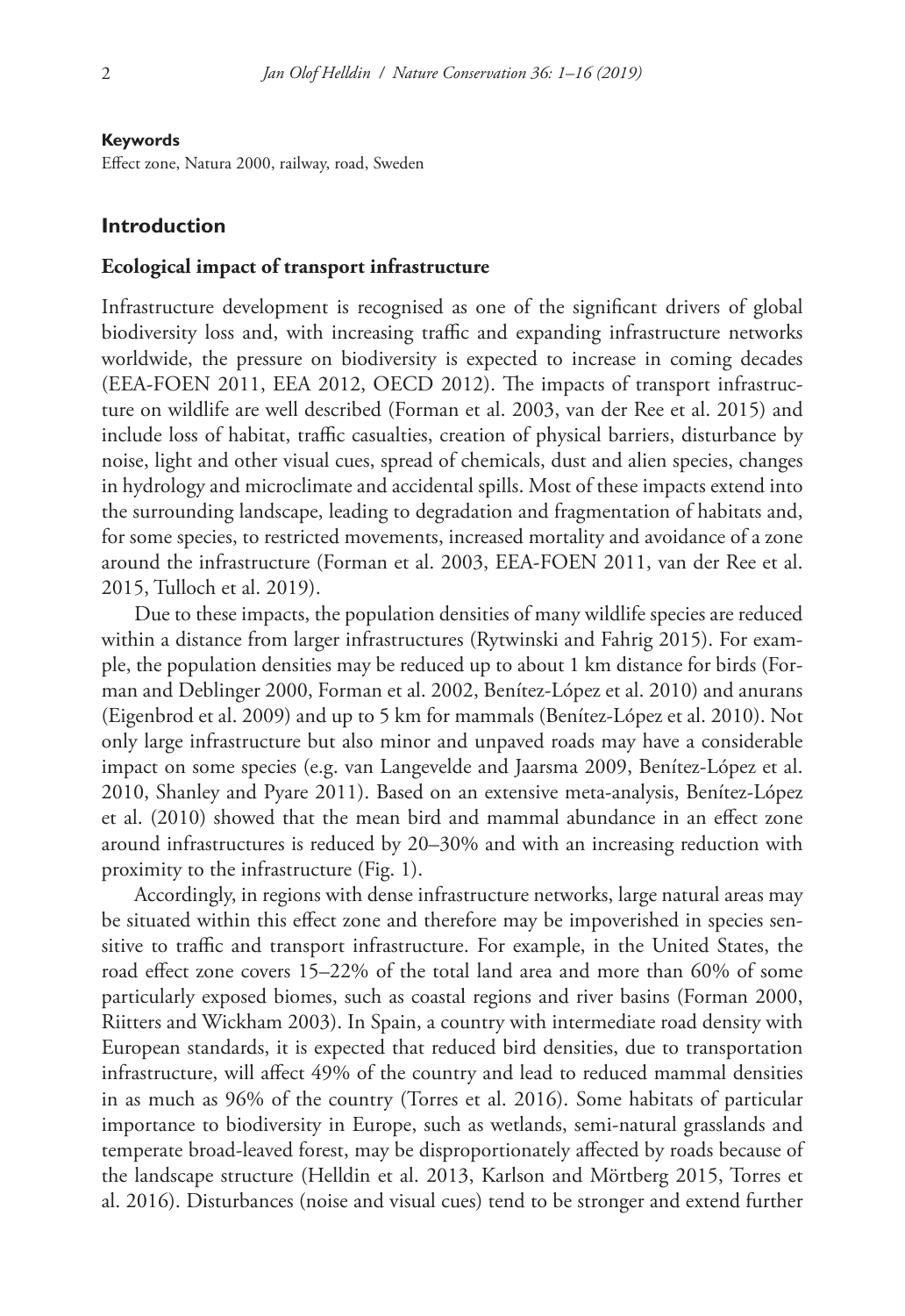

**Figure 1.** Mean species abundance (MSA) of birds as a function of distance to infrastructure (logistic regression). Open dots represent the pooled results of a meta-analysis per distance interval ±SE. The solid black line denotes the estimated curve for the decline of MSA in proximity to infrastructure; dashed lines are the 95% upper and lower limits of the confidence bands of the curve. Figure from Benítez-López et al. (2010).

from the road in open habitats as compared to forest (Forman and Deblinger 2000, Reijnen and Foppen 2006). There is growing concern globally about the impact of roads and traffic on wildlife populations in protected areas and other biodiversity hotspots (Forman and Deblinger 2000, Ament et al. 2008, Selva et al. 2011, Laurance and Balmford 2013, Bager et al. 2015, Gadd 2015, Seshadri and Ganesh 2015).

#### **Integrity of the Natura 2000 network**

The Natura 2000 network of protected areas is a key tool in the maintenance and restoration of biodiversity within the European Union (EU). The network consists of Special Protection Areas (SPAs), designated according to the Birds Directive and Special Areas of Conservation (SACs), designated according to the Habitats Directive (EEC 1992, EEC 2010). Under these directives, the network is supposed to provide protection for vulnerable wildlife and habitats. One important motivation for designating Natura 2000 sites, particularly in coastal and other lower-elevation areas, is the protection against negative impacts of urbanisation and infrastructure development (EEA 2012). There are currently more than 26,400 sites in the Natura 2000 network, accounting for ca. 18% of EU's land territory.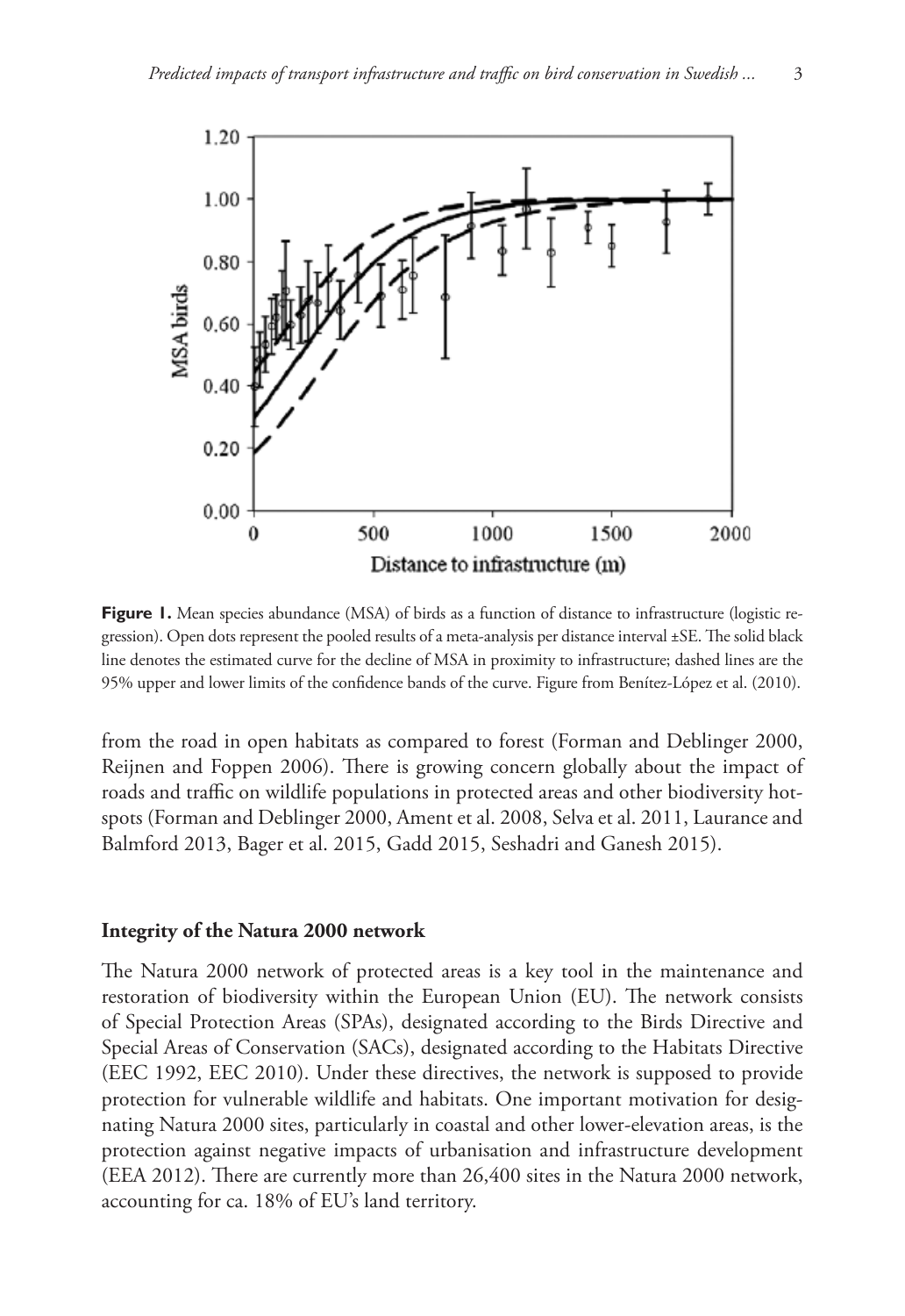The network is, however, biased toward highland areas, and lowland areas are under-represented (Oldfield et al. 2004, Maiorano et al. 2007). In addition, the average size of the Natura 2000 sites is quite low and particularly so in lowlands (Maiorano et al. 2007, Gaston et al. 2008, EEA 2012). As smaller sites are more susceptible to pressure from land use and human activities surrounding them, major concerns are expressed about the capacity of existing protected areas to maintain their biodiversity values (Chape et al. 2005, Gaston et al. 2008, Maiorano et al. 2008, Kati et al. 2015).

Though many assessments for the effectiveness of the Natura 2000 network in protecting species have been reported in recent years, a vast majority of these relied on rather static population data, such as species' geographic distribution, species presence/absence or habitat suitability (e.g. Araújo et al. 2007, Maiorano et al. 2007, 2015, Sánchez-Fernández et al. 2008, Iojă et al 2010, López-López et al. 2011, Gruber et al. 2012, Albuquerque et al. 2013, D'Amen et al. 2013, Lison et al. 2013, Rubio-Salcedo et al. 2013, Trochet and Schmeller 2013) and, accordingly, were designed to assess the ecological representation of the network rather than tracking changes in population densities due to environmental impacts. In view of the many negative population trajectories reported for both avian and non-avian species in the EU (EEA 2015), it appears necessary to analyse the ecological functionality of the Natura 2000 network with regard to pressures both within and outside the designated areas, but few studies have taken this course.

Frequency of transport infrastructure within Natura 2000 sites was investigated by Tsiafouli et al. (2013), showing that as a European average, roads are present in 29% of the sites, with a higher frequency in the countries in the south. A preceding study of Greek Natura 2000 sites, by Votsi et al. (2012), showed that 85% of sites are bisected by roads. Insufficient functional connectivity of the Natura 2000 network has been reported by Gurrutxaga et al. (2011) and Opermanis et al. (2012), suggesting that dispersal barriers exist between sites, for example in the form of large roads (Gurrutxaga et al. 2011). With regard to disturbance, the European Environmental Agency estimated that almost 20% of Natura 2000 areas are presently adversely affected by high levels of environmental noise, largely owing to major transport infrastructure (EEA 2016). In an assessment of the impact on Natura 2000 sites of major traffic arteries, planned or under construction as part of EU's TEN-T framework, Byron and Arnold (2008) estimated that 379 SPAs (8% of sites) and 953 SCIs (4% of sites) would be adversely affected by these new traffic arteries, with potential effects also on the coherence of the Natura 2000 network.

#### **Aim of the study**

Sweden is one of the European countries that is least fragmented by transport infrastructure and built-up areas (EEA-FOEN 2011) and the physical impact of infrastructure is generally not well acknowledged in Swedish nature conservation. It was not until recently that national status reports for biodiversity have described the threats from infrastructure and traffic on species conservation (Bernes 2011, Naturvårdsverket 2015a) and the current national conservation action plan contains few requirements for infrastructure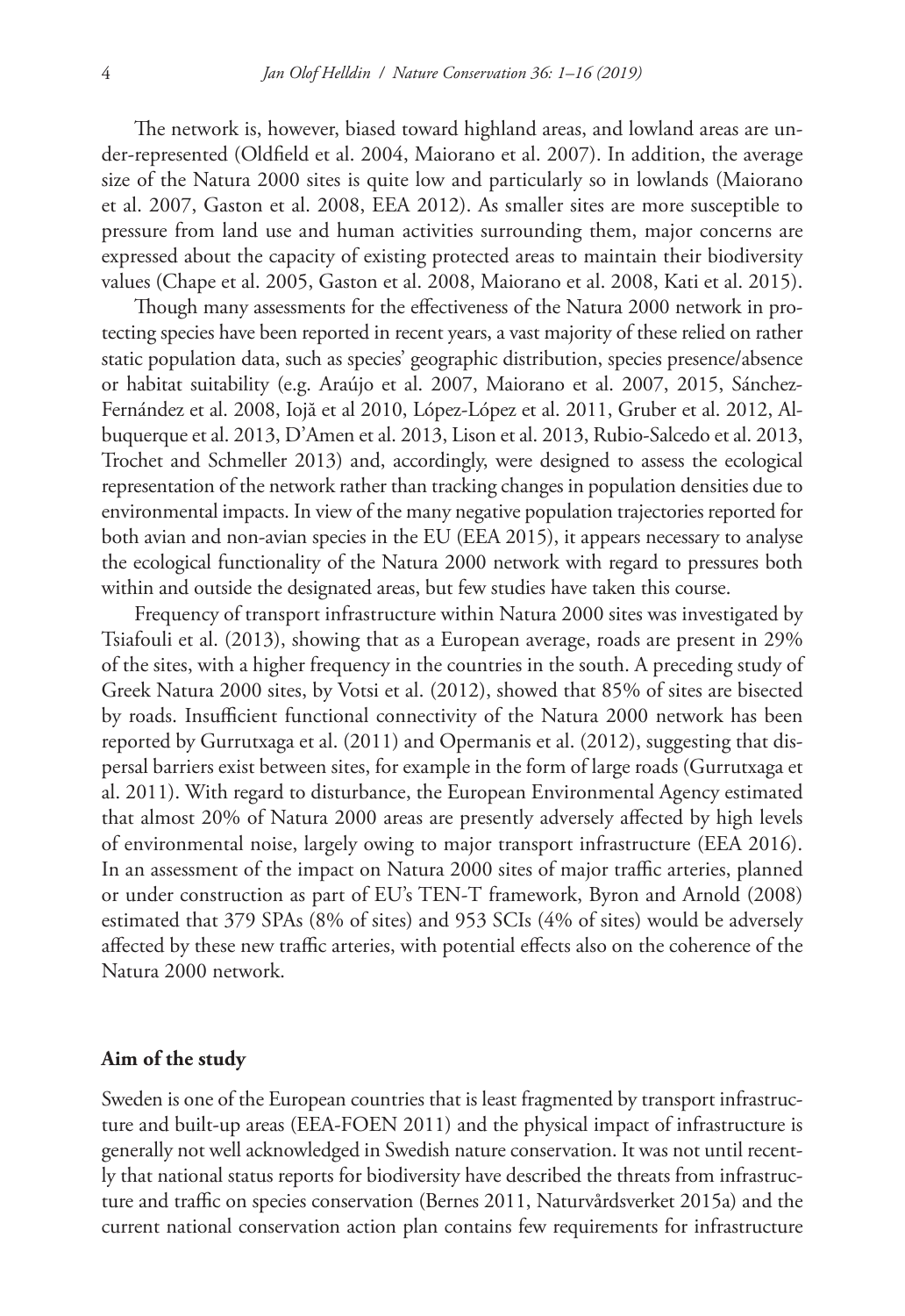managers (Naturvårdsverket 2015b). Biodiversity is generally insufficiently described in impact assessments for transportation infrastructure plans and projects (Wärnbäck 2013, Karlson et al. 2014). Few, if any, management plans for protected areas address the full array of potential ecological impacts of transport infrastructure on the areas' conservation status or management (Helldin and Tytor 2017). This ignorance is not unique for Sweden, as it appears to be largely similar in most EU member states (Tsiafouli et al. 2013, EEA 2015; but see, for example, Selva et al. 2011, Votsi et al. 2012).

In order to illustrate and highlight the impacts of infrastructure on protected areas in particular, I estimated the frequency and proportion of Swedish SPAs situated within the predicted effect zone for birds around existing larger transport infrastructure (roads and railways) and hence cannot be expected to reach their full conservation potential due to infrastructure impacts. I included only SPAs in the estimation, i.e. areas designated specifically for the protection of birds, because the effects of roads and railways on birds are well described in literature and apparently can impact the majority of bird species (Reijnen and Foppen 2006, Benítez-López et al. 2010, Rytwinski and Fahrig 2015). I assessed the conservation value of SPAs that is lost due to infrastructure in terms of reduced predicted bird abundance. Due to the large geographic variation over the country in density of the infrastructure network and proportion of area within an SPA, I separated the analyses between biogeographical regions. I tentatively explored the association between the infrastructure impact on an individual SPA and its size and dominating habitats. In this paper, I present the results of these analyses and propose improvements for the management of Swedish SPAs.

#### **Methods**

A map of the effect zone for birds around the existing larger Swedish roads and railways (REZ in the following) was produced. I used a standardised effect distance of 1 km from the infrastructure, following the results from a meta-analysis presented by Benítez-López et al. (2010). To my knowledge, this is the most comprehensive analysis of infrastructure impacts on bird densities, including 49 bird datasets and 201 bird species. As most studies in the meta-analysis were conducted in biomes that occur in Sweden, i.e. taiga, temperate broadleaf forest or alpine/tundra (39 of the 49 datasets) and on species that occur in Sweden (105 of the 201 species), I judged the results to be relevant to a Swedish perspective. The results have also previously been applied to assess the impacts of the road network on birds in Sweden (Karlson and Mörtberg 2015) and Europe (Torres et al. 2016). I consider the assumption of a 1 km effect distance to be conservative because i) individual studies in the meta-analysis indicated reduced bird populations at larger distances and ii) impacts at greater distances may not necessarily result in direct population declines, but yet be of ecological significance. Infrastructure data were obtained in December 2015 from Open Street Map ([http://openstreetmap](http://openstreetmapdata.com)[data.com](http://openstreetmapdata.com)), using only the following road classes: primary road, secondary road, tertiary road, motorway, trunk road and railway (thus excluding minor roads for which ecological effects are less well known).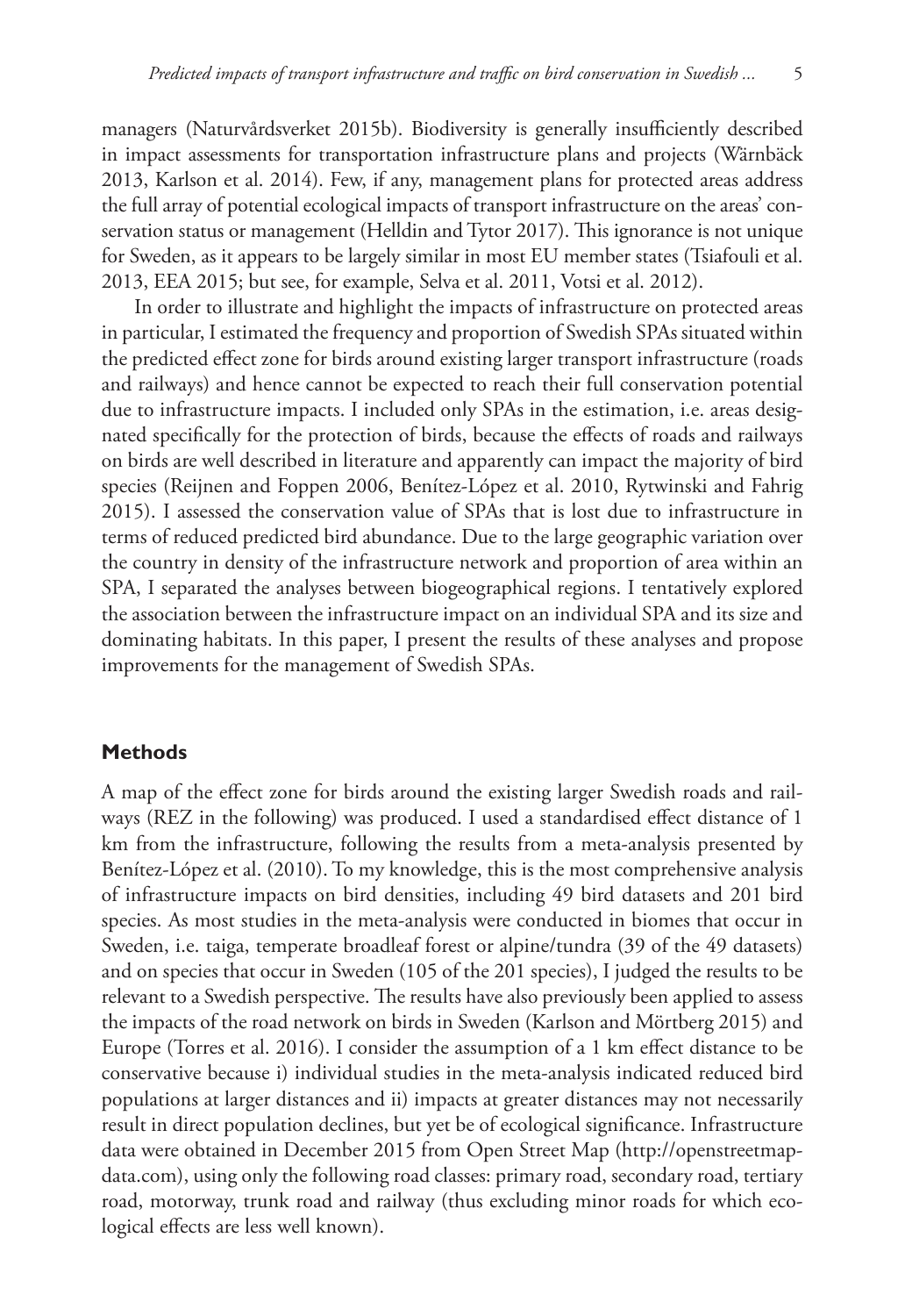The REZ map was overlaid with all Swedish SPAs to calculate the area and proportion of each site situated within REZ. The area and habitat distribution of SPAs were obtained in December 2015 from European Environment Agency's Natura 2000 database ([http://www.eea.europa.eu/data-and-maps/data/natura-2000-eunis-database\)](http://www.eea.europa.eu/data-and-maps/data/natura-2000-eunis-database). SPAs were separated depending on biome (based on a combination of the Natura 2000 database and Global Biomes data from the CIESIN; [http://sedac.ciesin.columbia.edu/data/](http://sedac.ciesin.columbia.edu/data/set/nagdc-population-landscape-climate-estimates-v3/maps?facets=theme:climate) [set/nagdc-population-landscape-climate-estimates-v3/maps?facets=theme:climate](http://sedac.ciesin.columbia.edu/data/set/nagdc-population-landscape-climate-estimates-v3/maps?facets=theme:climate)) and proximity to coast (data on coastline obtained in December 2015 from Open Street Map; <http://openstreetmapdata.com>) on the following terms:

- *• continental region:* sites with >50% of the area within EU continental region,
- *• mixed-forest region:* sites with >50% of the area within EU boreal region and in CIESIN broadleaf and mixed-forest region,
- *• boreal region:* rest of sites within EU boreal region but with no part within EU alpine region or
- *• alpine region:* sites with at least some part of the area within EU alpine region

in combination with

- *• coastal:* mainland sites with at least some part within 20 km from coast of mainland Sweden (including mainland islands Öland and Gotland) or
- *• inland:* the rest of mainland sites.

The alpine region in Sweden is only inland, i.e. no alpine coastal sites exist. As only two continental sites are inland, all continental sites were pooled in one region. In addition, an off-coastal region was formed including all sites with no contact with mainland Sweden, irrespective of terrestrial biome. Hereby, a total of seven biogeographical regions were obtained (Table 1 and Fig. 2).

To assess the bird conservation value of SPAs that is lost due to infrastructure, I used an average of 20% (C.I. 12–33%) reduction of bird abundance within the 1 km effect distance from the infrastructure, as indicated by the results presented by Benítez-López et al. (2010; Fig. 1). GIS analyses were conducted using ArcGIS version 10.2 and QGIS version 2.6. To explore the differences between biogeographical regions in the proportion of SPA area within REZ, an ANOVA with Tukey´s post-hoc test was conducted, with region as explanatory variable. To explore how the degree of impact on an SPA is associated with its size and dominating habitat, two different analyses were performed for each region. For the probability for an SPA to overlap to any degree with REZ (response variable either 0 or 1), a generalised linear model with a logit link function (logistic regression) was used, and for the proportion of overlap with REZ (i.e. a response variable from >0 to 1), a beta-regression model (Ferrari and Cribari-Neto 2004) was used, including only sites with overlap. In both types of models, explanatory variables were 1) SPA size, 2) proportion of forest habitat, 3) proportion of wetlands and 4) proportion of agricultural land and grasslands. SPA size was log-transformed to improve normality and all variables were standardised to make parameter estimates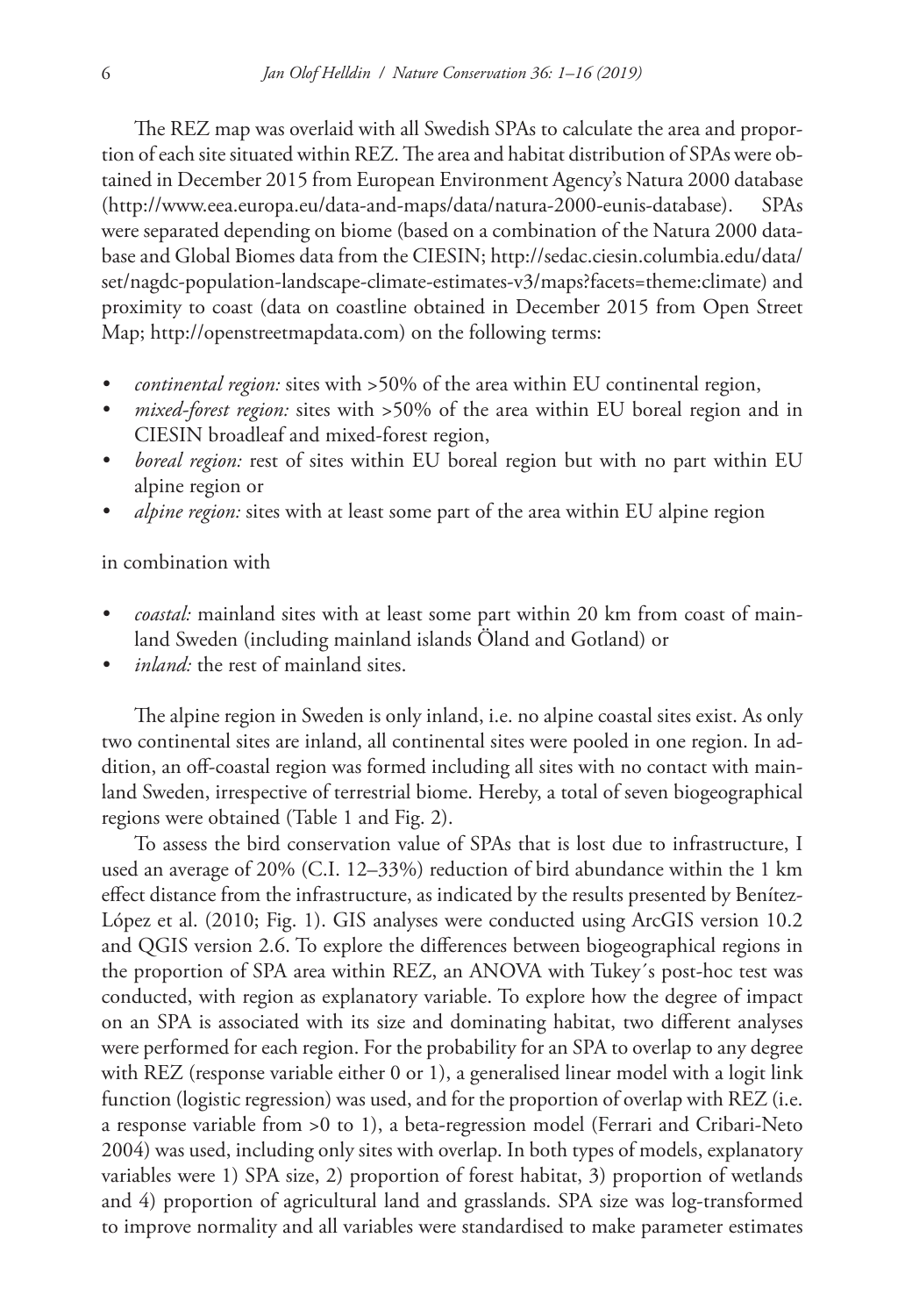

**Figure 2.** Special Protection Areas (SPAs) in Sweden divided by biogeographical region (left map) and larger roads and railways with predicted effect zone (REZ; right map).

comparable. Model selection was based on AIC and the final models were the ones with a combination of explanatory variables resulting in the lowest AIC. Statistical analyses were conducted using programme R version 3.4.2.

# **Results**

The overlay of SPAs and REZ showed that 339 of Sweden´s 538 SPAs (63%) have at least some part and 123 (23%) have most of their area within REZ (Table 1). In terms of area, a total of approximately 126,000 ha or 4.2% of the total SPA area in the country lies within REZ.

However, national level figures on the impacted area give a crude picture, as the results pointed to large differences amongst the biogeographical regions (Table 1). The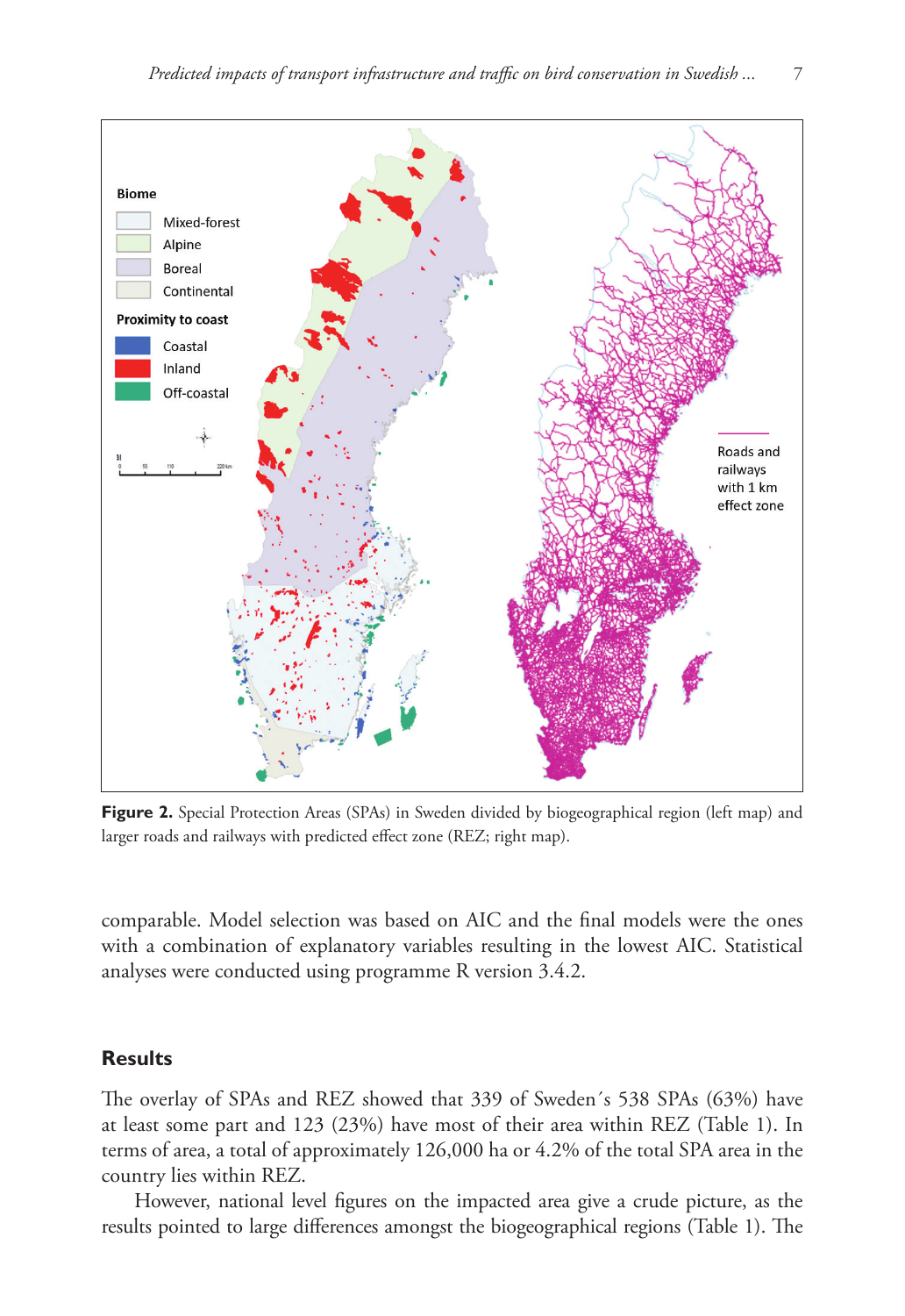proportion of SPA within REZ differed among regions ( $F = 13.8$ , p <0.001), with SPAs in the alpine and off-coastal regions having a significantly smaller proportion of their area in REZ than the other regions, and boreal inland SPAs having a significantly smaller proportion than continental SPAs. Alpine and off-coastal areas have a number of large SPAs and hold most of Sweden´s total SPA area, but have sparse networks of large (terrestrial) transport infrastructure and, accordingly, they reduce the national average. Continental, mixed-forest coastal and boreal coastal regions, however, are comparably more impacted; in these three regions combined, a total of 46,046 ha or 25.8% of the total SPA area fall

**Table 1.** Predicted impacts on SPAs. Number, area and proportion of Swedish SPAs within an effect zone of 1 km from larger transport infrastructure (REZ) and predicted total reduction in bird abundance (with 95% confidence interval) due to the effects. Results are given for the entire country and by biogeographical region. Detailed results for each SPA are provided in appendix available online at [http://triekol.se/](http://triekol.se/earlier-work/infrastructure-impacts-on-protected-areas/) [earlier-work/infrastructure-impacts-on-protected-areas/.](http://triekol.se/earlier-work/infrastructure-impacts-on-protected-areas/)

| Region               | Total no. | Total area  | No. of SPAs affected to |              | Total area of   | Proportion of             | <b>Reduction</b> in              |  |
|----------------------|-----------|-------------|-------------------------|--------------|-----------------|---------------------------|----------------------------------|--|
|                      | of SPAs   | of SPA (ha) | $>0\%$                  | $>50\%$      | SPA in REZ (ha) | total SPA in REZ<br>(9/0) | bird abundance<br>$%$ with C.I.) |  |
| Continental          | 41        | 53,331      | 41                      | 18           | 19,202          | 36.0                      | $7.2(4.3 - 11.9)$                |  |
| Mixed-forest coastal | 94        | 103,064     | 71                      | 24           | 20,865          | 20.2                      | $4.0(2.4-6.7)$                   |  |
| Mixed-forest inland  | 161       | 258,804     | 119                     | 43           | 34,622          | 13.4                      | $2.7(1.6-4.4)$                   |  |
| Boreal coastal       | 22        | 21,712      | 15                      | 8            | 5,968           | 27.5                      | $5.5(3.3-9.1)$                   |  |
| Boreal inland        | 130       | 162,924     | 63                      | 30           | 13,122          | 8.1                       | $1.6(1.0-2.7)$                   |  |
| Alpine (only inland) | 26        | 1,984,005   | 16                      | $\mathbf{0}$ | 28,242          | 1.4                       | $0.3(0.2-0.5)$                   |  |
| Off-coastal          | 64        | 415,308     | 14                      | $\mathbf{0}$ | 3.913           | 1.0                       | $0.2(0.1-0.3)$                   |  |
| All Sweden           | 538       | 2,999,149   | 339                     | 123          | 125,946         | 4.2                       | $0.8(0.5-1.4)$                   |  |

**Table 2.** Variables associated with road/railway effect zone (REZ) overlap with Swedish SPAs divided by biogeographical region. Values given are mean estimates of coefficients of logistic regressions and betaregressions with standard errors (SE) and probabilities (P). Values are only given for variables that were included in the final model. The right column gives the variation explained by the final model.

| Region                                       | Log(size)            |                  | <b>Forested</b> area |                  | Wetland              |                  | Agri & grassland     |                  |                       |
|----------------------------------------------|----------------------|------------------|----------------------|------------------|----------------------|------------------|----------------------|------------------|-----------------------|
|                                              | <b>Estimate (SE)</b> | $\boldsymbol{P}$ | <b>Estimate (SE)</b> | $\boldsymbol{P}$ | <b>Estimate (SE)</b> | $\boldsymbol{P}$ | <b>Estimate (SE)</b> | $\boldsymbol{P}$ |                       |
| Logistic regression (probability of overlap) |                      |                  |                      |                  |                      |                  |                      |                  | Explained<br>deviance |
| Continental †                                |                      |                  |                      |                  |                      |                  |                      |                  |                       |
| Mixed-forest coastal                         | 0.45(0.27)           | 0.094            |                      |                  |                      |                  |                      |                  | 0.03                  |
| Mixed-forest inland                          |                      |                  |                      |                  | 0.49(0.21)           | 0.019            | 0.91(0.38)           | 0.016            | 0.07                  |
| Boreal coastal                               |                      |                  | $-1.06(0.57)$        | 0.065            |                      |                  |                      |                  | 0.16                  |
| Boreal inland                                |                      |                  | $-2.61(0.75)$        | < 0.001          | $-2.06(0.70)$        | < 0.001          |                      |                  | 0.21                  |
| Alpine (only inland)                         | 1.31(0.64)           | 0.039            |                      |                  | 1.23(0.64)           | 0.056            |                      |                  | 0.23                  |
| Off-coastal                                  | 1.07(0.40)           | 0.008            |                      |                  | 0.79(0.32)           | 0.015            |                      |                  | 0.18                  |
| Beta-regression (proportion of overlap)      |                      |                  |                      |                  |                      |                  |                      |                  | Pseudo $\mathbb{R}^2$ |
| Continental ‡                                |                      |                  |                      |                  |                      |                  |                      |                  |                       |
| Mixed-forest coastal                         | $-0.56(0.15)$        | < 0.001          |                      |                  |                      |                  | 0.44(0.15)           | 0.002            | 0.26                  |
| Mixed-forest inland                          | $-0.64(0.12)$        | < 0.001          |                      |                  |                      |                  | 0.47(0.11)           | < 0.001          | 0.40                  |
| Boreal coastal                               | $-0.85(0.34)$        | 0.013            |                      |                  |                      |                  |                      |                  | 0.36                  |
| Boreal inland                                | $-0.56(0.16)$        | < 0.001          | $-0.48(0.16)$        | 0.004            |                      |                  | 0.43(0.16)           | 0.009            | 0.41                  |
| Alpine (only inland)                         | $-0.78(0.11)$        | < 0.001          |                      |                  | $-0.38(0.17)$        | 0.022            |                      |                  | 0.50                  |
| Off-coastal                                  | $-1.09(0.24)$        | < 0.001          |                      |                  |                      |                  | 0.40(0.19)           | 0.036            | 0.38                  |

† Could not be analysed as all sites had value 1, i.e. overlap to some degree with REZ.

‡ No variable contributed to the final model; i.e. the model including only the intercept had the lowest AIC.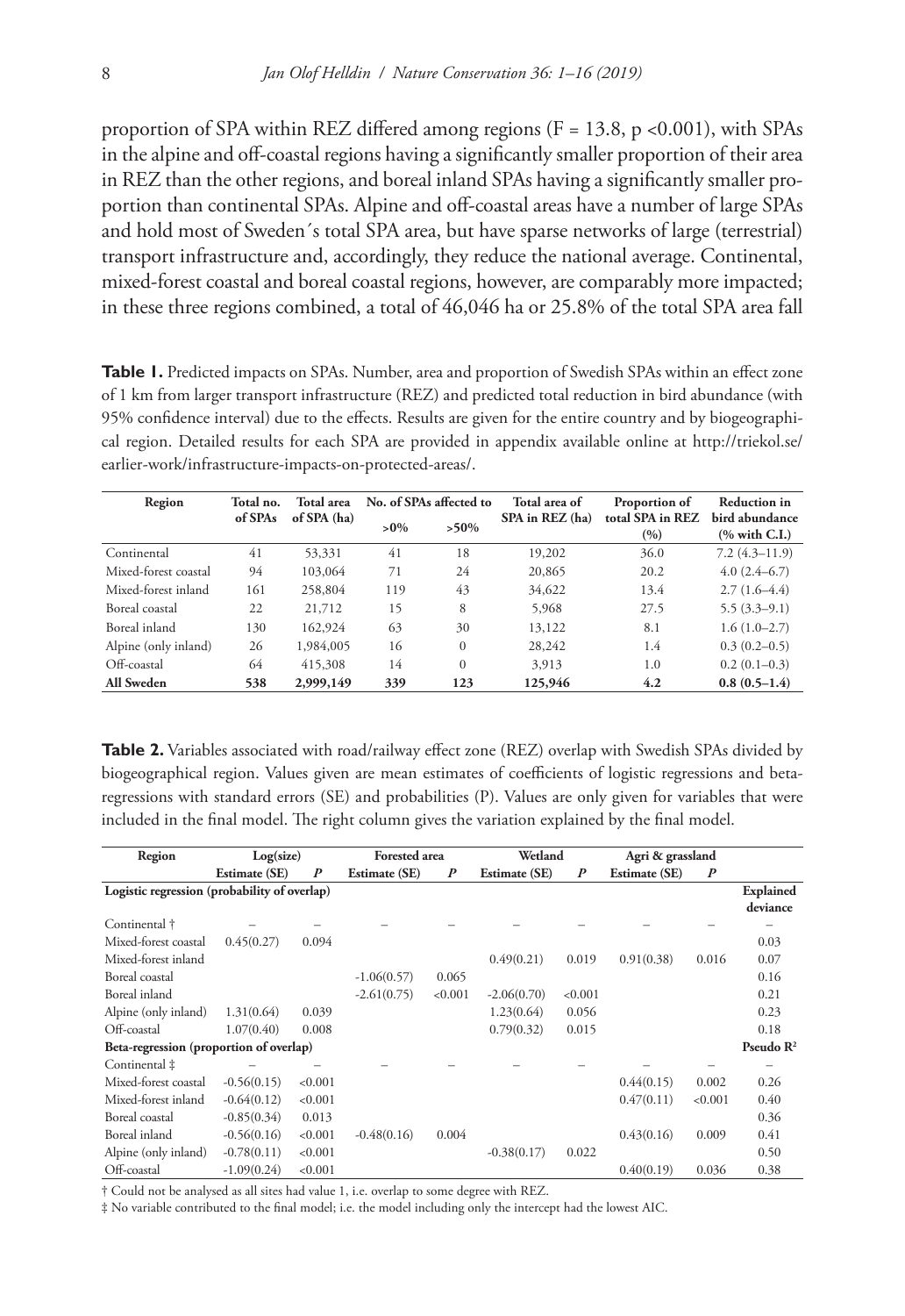within REZ. In terms of bird conservation value, present infrastructure impacts are predicted to cause a 4–7% reduction in bird abundance in SPAs in the three most impacted regions (continental, mixed-forest coastal and boreal coastal) and an average of 1% reduction when all SPAs in the country are taken into consideration (Table 1).

The overlap models with the lowest AIC included SPA size or habitat composition in all regions except the continental (Table 2). As the most strongly emergent pattern, larger SPAs appear to have a higher probability of overlap with REZ (in three regions), but a lower proportion of overlap with REZ (in all regions except continental). Another pattern, however less emergent, is that the overlap with REZ is larger in SPAs with more agricultural land and grasslands (in four regions) and smaller in SPAs with more forest habitat (in two regions). The pattern regarding overlap with SPAs with more wetland is inconclusive, and in general, only a minor part of the variation in overlap could be explained by SPA size and dominating habitat.

# **Discussion**

The results indicate that a significant proportion of Swedish SPAs, both in terms of area and number of sites, lies within a predicted effect zone for birds around present larger transport infrastructure (REZ) and therefore can be expected not to reach their full potential as a bird habitat. The reduction due to transport infrastructure impacts may not be dramatic when seen in the country as a whole, with only around 4% of the total SPA area affected, corresponding to ca. 1% reduction in predicted bird abundance within SPAs. However, for more urbanised parts of the country, with a denser infrastructure network, the predicted impact and reduction is nearly an order of magnitude larger and may well be one of the main factors determining bird abundance in protected areas. This is the case in the southern (continental) and coastal regions of the country, where the urbanisation and landscape fragmentation is at a similar level to that of most western and central European countries (EEA-FOEN 2011).

At the level of individual SPAs, smaller sites tend to have a higher proportion of overlap with REZ and, accordingly, can be assumed to experience a greater impact than larger sites. This pattern emerges in all biogeographical regions, except the continental where most SPAs are small and indeed impacted to a large degree. In effect, the larger impact on smaller sites amplifies the bias against area protection in the lowlands, i.e. the southern and coastal regions. This is in line with general concerns previously expressed about the small size of many protected areas in Europe and about the impacts from transport infrastructure, traffic and other urban development in the landscape surrounding them (Shafer 1995, Gaston et al. 2008, Maiorano et al. 2008, Kati et al. 2015). However, as indicated by Helldin and Tytor (2017), these concerns are not well expressed in the management plans for Swedish SPAs and appear particularly underestimated in the regions where the impacts are the largest.

The functions of predicted bird abundance and distance to infrastructure described by Benítez-López et al. (2010) have previously been applied twice to assess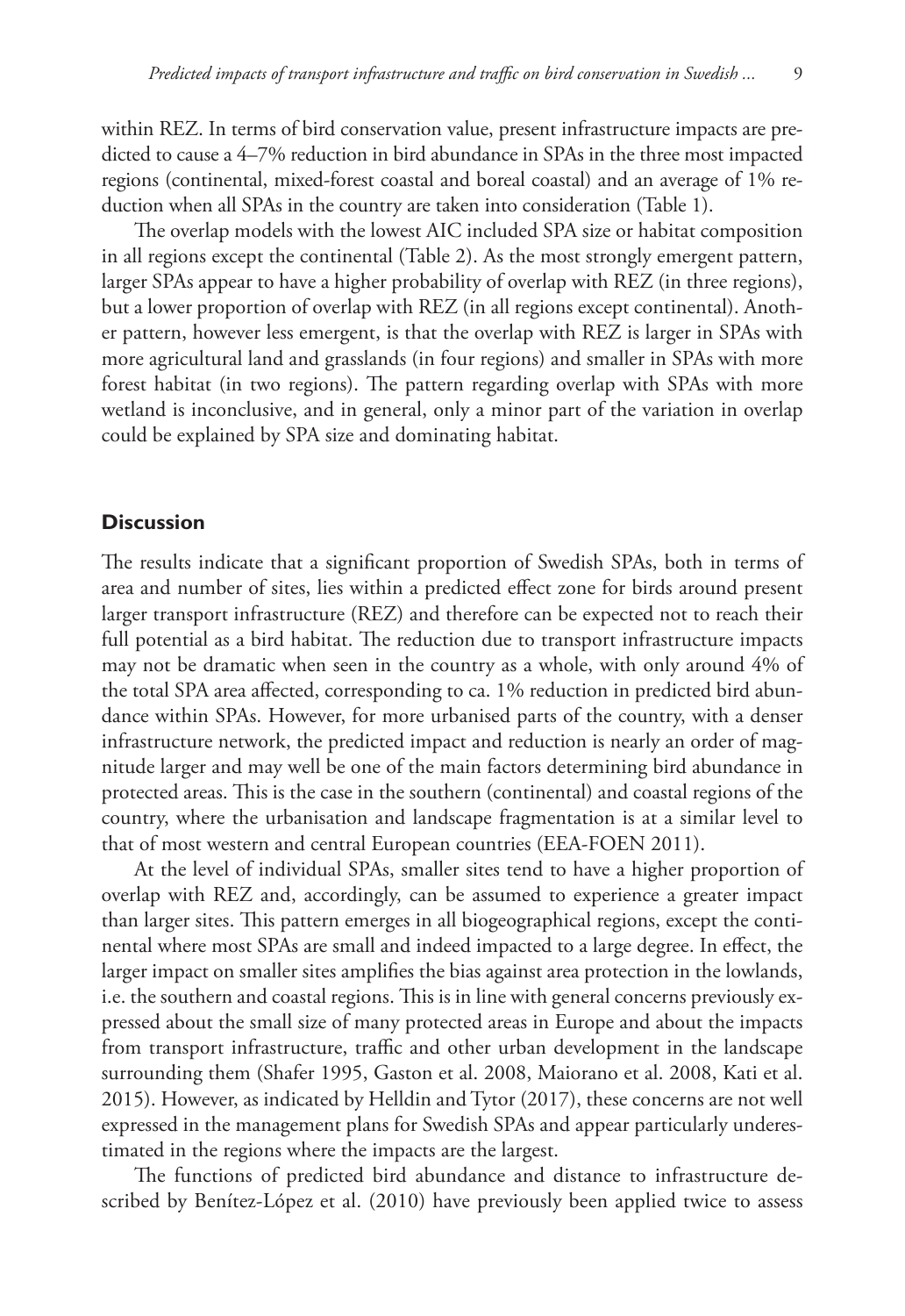the ecological impact of an infrastructure network at a larger geographical scale. Karlson and Mörtberg (2015) presented an assessment of the impacts of roads on habitats of high diversity value in Sweden (irrespective of their protection status), concluding that natural grasslands and southern broadleaved forest are likely to be particularly impacted; on a national level, 13–19% and 16–24%, respectively, of the total areas of these habitats are found within the predicted road effect zone for birds. Torres et al. (2016) estimated a 19.0% (CI: 9.6–25.6%) reduction in national bird numbers due to transport infrastructure for Spain, when considering all land, not only protected areas. They too concluded that some habitats (most notably farmland and maritime wetlands) might be disproportionately affected by transport infrastructure. In relation to these previous assessments, the present study is unique in that it points out the impacts specifically on protected areas, i.e. areas where nature conservation should be a top priority.

The assessment was aimed at providing a general picture and was therefore simplified in several respects. A fixed-width REZ is less realistic, as the actual effect depends on the local context, such as the habitat distribution, topography, species and ecological processes involved (Forman and Deblinger 2000, Riitters and Wickham 2003, Biglin and Dupigny-Giroux 2006), or the road characteristics (e.g. Reijnen and Foppen 2006, Rytwinski and Fahrig 2015). Additionally, the greater reduction in bird densities near the infrastructure within REZ (Fig. 1) provides an opportunity to assess the decline in bird abundance within the effect zone in individual sites in greater detail than conducted here (e.g. Torres et al. 2016, Tulloch et al. 2019).

Furthermore, the analysis of impacts on different habitats within SPAs was rather coarse, since the Natura 2000 database does not provide habitat maps. Therefore, I could not explore to what degree EU priority habitats (habitat types of community interest; EEC 1992) are distributed disproportionately within REZ.

Because the study was focused on transport infrastructures in terrestrial environments (roads and railways), the low predicted impact on off-coastal protected areas is not surprising. A corresponding analysis of the frequency of shipping and proximity to marine fairways would be of relevance to assess traffic impacts in marine reserves. Such an analysis would, however, need a different approach than the one here described, as the ecological effects of shipping are not yet comprehensively described and effect distances are less well established (Pirotta et al. 2019).

### **Implications for the management of protected areas**

The present study underlines the concern about the impact of transport infrastructure on wildlife in protected areas in general (Forman and Deblinger 2000, Ament et al. 2008, Selva et al. 2011, Tsiafouli et al. 2013) and in the smaller areas in particular (Shafer 1995, Maiorano et al. 2008). Following article 4 of the Birds Directive, EU Member States must take appropriate steps to avoid habitat deterioration and significant species disturbance within SPAs (EEC 2010). Accordingly, a stronger emphasis on keeping natural areas free from the impacts of heavy traffic and new roads and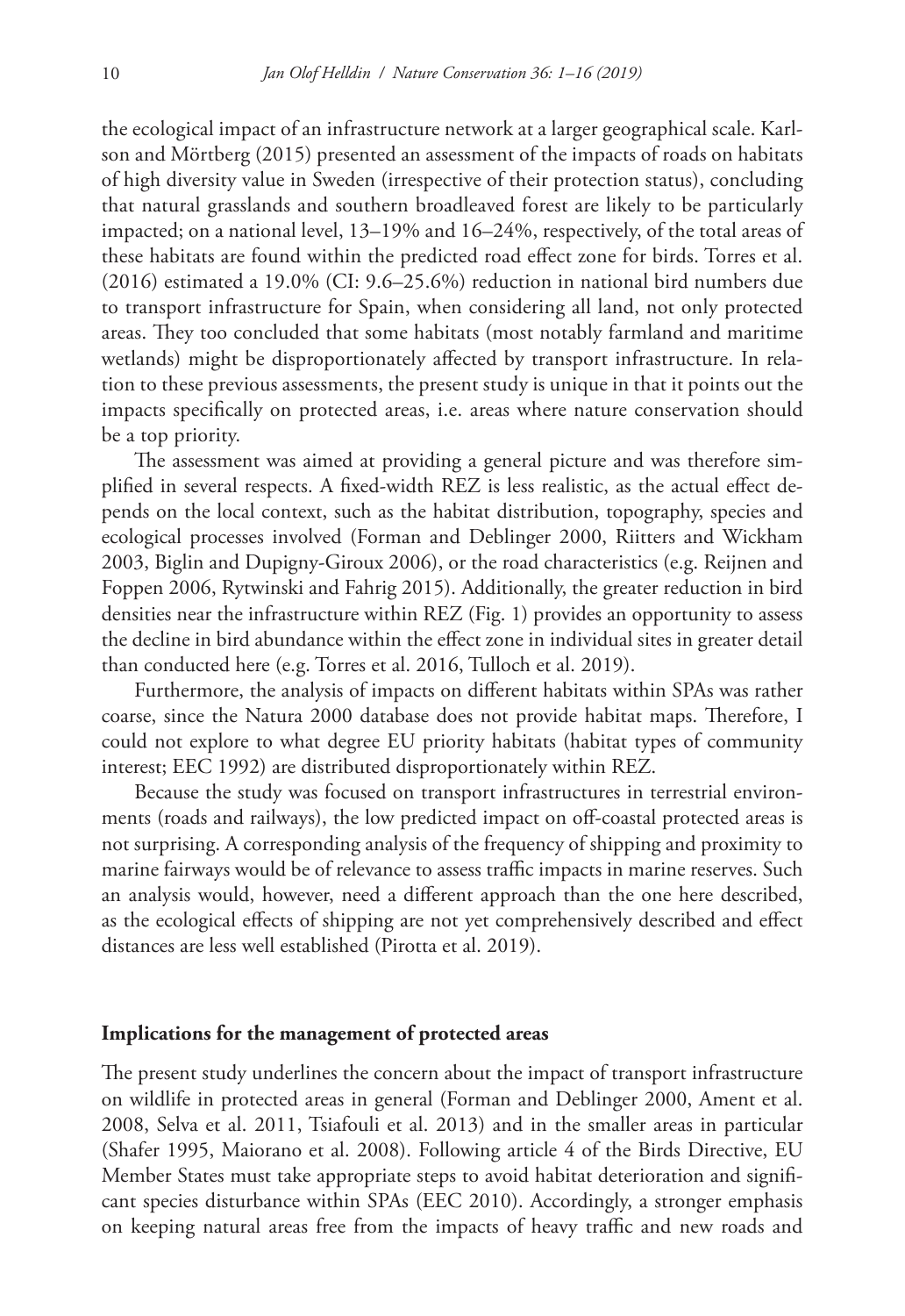railways has been proposed for conservation and transport planning (Selva et al. 2011, 2015, Laurance and Balmford 2013, IENE 2015).

Management plans for Natura 2000 sites should better acknowledge and consider the threats to wildlife conservation caused by both present transport infrastructure and new development projects in and near sites (Cortina and Boggia 2014, Helldin and Tytor 2017). Assessments of the effectiveness of individual Natura 2000 sites in maintaining biodiversity should include monitoring of population density and demography of species of special conservation concern (Gaston et al. 2008).

In order to correctly address the impacts from transport infrastructure, managers of Natura 2000 sites should conduct more detailed assessments of REZ in the respective site, based on habitat maps, species occurrences, and local road or railway characteristics (traffic, corridor width, etc.), to serve as a basis for setting priorities in conservation planning and action. Such site specific assessments could take into account the greater reduction in population density in close proximity to the transport infrastructure, and impacts on some wildlife species extending further than the 1 km used in the current study (Reijnen and Foppen 2006, Benítez-López et al. 2010). For example, Tulloch et al. (2019) describe a method to produce site- and taxon-specific REZs, incorporating local biodiversity distribution and expert opinion on the impacts on different taxa. Special attention to road effects should be paid in protected areas with a large overlap with REZ, in areas hosting particularly vulnerable taxa, and in areas with pronounced impacts on EU priority habitats.

Conservation authorities should ensure that infrastructure owners and managers make their best efforts to minimise the negative impact of nearby roads and railways and related traffic. Technical mitigation of impacts of transport infrastructure on birds could include preventing bird-vehicle collisions (e.g. with flight diverters), planning the timing of infrastructure maintenance and construction work to avoid particularly sensitive periods, providing crossing structures, and reducing noise and visual impacts through walls, berms or adapted paving. Such road mitigation measures for birds have been implemented on a few sites in Sweden, but are still lacking over the vast majority of roads and railways (Trafikverket 2017), and moreover, are not always considered in new construction projects. Traffic calming, speed reduction, or road closure (permanent or temporary) would also provide reductions in road mortality, disturbance, and barrier effects. Finally, compensatory measures such as habitat improvement or additional area protection could reinforce remnant populations and restore vital ecological processes.

## **Acknowledgements**

I am grateful to Vadym Sokol for assisting in GIS data retrieval and GIS analyses, and to Victor Johansson for assisting in the statistical analyses. I am also grateful to Lars Nilsson, Mårten Karlson, Jochen Jaeger and an anonymous reviewer for providing helpful comments on earlier drafts of this paper. I thank Ana Benítez-López and her co-workers for kind permission to reproduce their published figure. The study was financed by the Swedish Transport Administration as part of the research programme TRIEKOL [\(http://triekol.se/home-eng/](http://triekol.se/home-eng/)).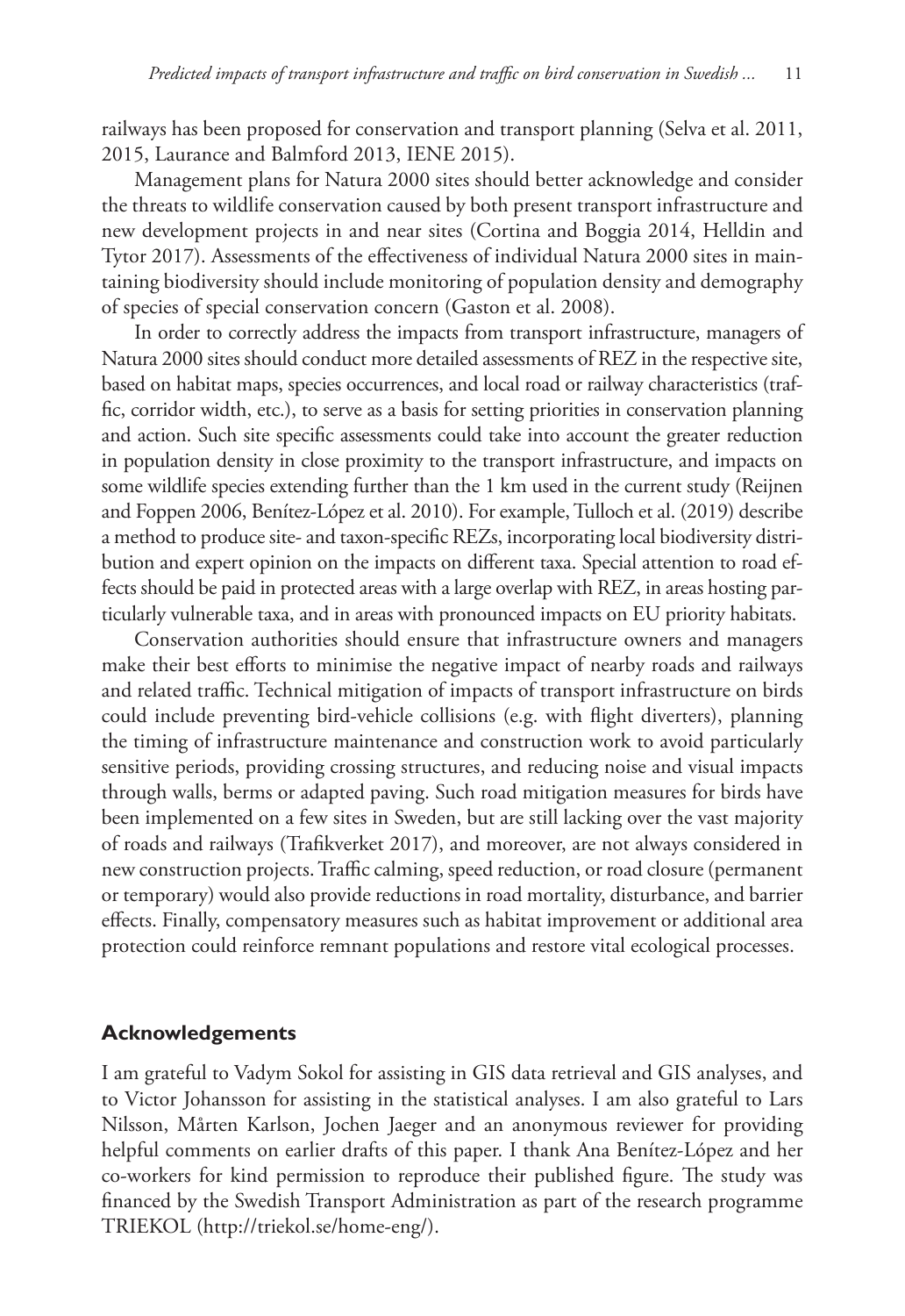### **References**

- Albuquerque FS, Assunção-Albuquerque MJT, Cayuela L, Zamora R, Benito BM (2013) European Bird distribution is "well" represented by Special Protected Areas: Mission accomplished? Biological Conservation 159: 45–50. <https://doi.org/10.1016/j.biocon.2012.10.012>
- Ament R, Clevenger AP, Yu O, Hardy A (2008) An Assessment of Road Impacts on Wildlife Populations in U.S. National Parks. Environmental Management 42(3): 480–496. [https://](https://doi.org/10.1007/s00267-008-9112-8) [doi.org/10.1007/s00267-008-9112-8](https://doi.org/10.1007/s00267-008-9112-8)
- Araújo MB, Lobo JM, Moreno JC (2007) The effectiveness of Iberian protected areas in conserving terrestrial biodiversity. Conservation Biology 21(6): 1423–1432. [https://doi.](https://doi.org/10.1111/j.1523-1739.2007.00827.x) [org/10.1111/j.1523-1739.2007.00827.x](https://doi.org/10.1111/j.1523-1739.2007.00827.x)
- Bager A, Borghi CE, Secco H (2015) The influence of economics, politics and environment on road ecology in South America. In: van der Ree R, Smith DJ, Grilo C (Eds) Handbook of Road Ecology. John Wiley & Sons Ltd, UK, 407–413. [https://doi.](https://doi.org/10.1002/9781118568170.ch50) [org/10.1002/9781118568170.ch50](https://doi.org/10.1002/9781118568170.ch50)
- Benítez-López A, Alkemade R, Verweij PA (2010) The impacts of roads and other infrastructure on mammal and bird populations: A meta-analysis. Biological Conservation 143(6): 1307–1316.<https://doi.org/10.1016/j.biocon.2010.02.009>
- Bernes C (2011) Biodiversity in Sweden. Monitor 22, Swedish Environmental Protection Agency, Stockholm, 280 pp.
- Biglin K, Dupigny-Giroux L-A (2006) Mapping the road-effect zone to assess impacts of proposed road segments. Journal of Conservation Planning 2: 1–16.
- Byron H, Arnold L (2008) TEN-T and Natura 2000: the way forward. An assessment of the potential impact of the TEN-T Priority Projects on Natura 2000. Report from BirdLife International. [http://www.birdlife.org/eu/pdfs/TEN\\_T\\_report2008\\_final.pdf](http://www.birdlife.org/eu/pdfs/TEN_T_report2008_final.pdf)
- Chape S, Harrison J, Spalding M, Lysenko I (2005) Measuring the extent and effectiveness of protected areas as an indicator for meeting global biodiversity targets. Philosophical Transactions of the Royal Society of London. Series B, Biological Sciences 360(1454): 443–455. <https://doi.org/10.1098/rstb.2004.1592>
- Cortina C, Boggia A (2014) Development of policies for Natura 2000 sites: A multi-criteria approach to support decision makers. Journal of Environmental Management 141: 138–145. <https://doi.org/10.1016/j.jenvman.2014.02.039>
- D'Amen M, Bombi P, Campanaro A, Zapponi L, Bologna MA, Mason F (2013) Protected areas and insect conservation: Questioning the effectiveness of Natura 2000 network for saproxylic beetles in Italy. Animal Conservation 16(4): 370–378.<https://doi.org/10.1111/acv.12016>
- EEA (2012) Protected areas in Europe an overview. EEA report No 5/2012. European Environment Agency, Copenhagen.
- EEA (2015) State of nature in the EU; Results from reporting under the nature directives 2007- 2012. EEA report No 2/2015. European Environment Agency, Copenhagen.
- EEA (2016) Quiet areas in Europe; The environment unaffected by noise pollution. EEA report No 14/2016. European Environment Agency, Copenhagen.
- EEA-FOEN (2011) Landscape fragmentation in Europe; Joint EEA-FOEN report. EEA report No 2/2011. European Environment Agency and Swiss Federal Office for the Environment. Luxembourg, Publications Office of the European Union.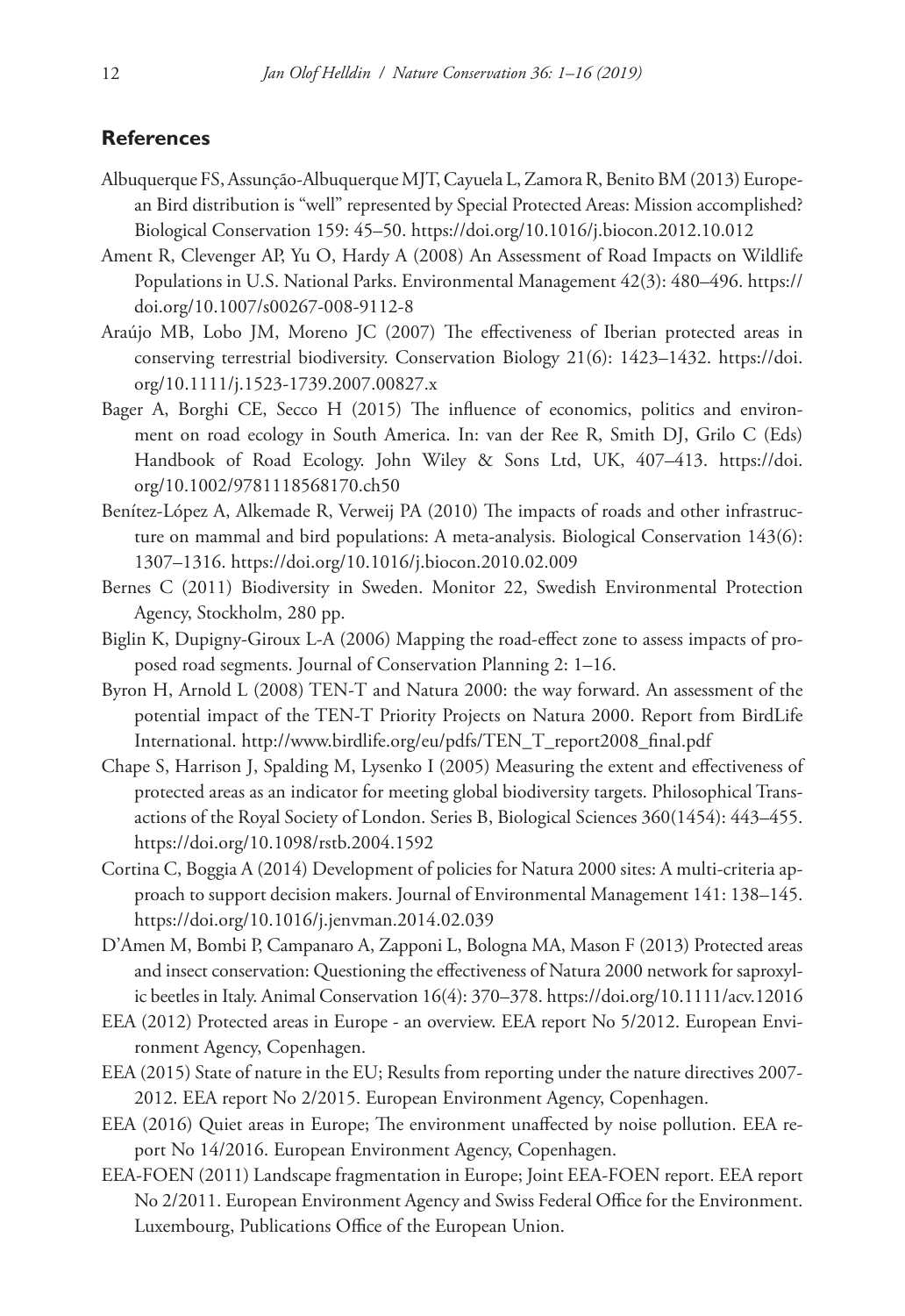- EEC (1992) Council Directive 92/43/EEC of 21 May 1992 on the conservation of natural habitats and of wild fauna and flora. Official Journal of the European Communities No L 206/7-50.
- EEC (2010) Directive 2009/147/EC of the European Parliament and of the Council of 30 November 2009 on the conservation of wild birds. Official Journal of the European Union No L 20/7-25.
- Eigenbrod F, Hecnar SJ, Fahrig L (2009) Quantifying the Road-Effect Zone: Threshold Effects of a Motorway on Anuran Populations in Ontario, Canada. Ecology and Society 14(1): 24. <https://doi.org/10.5751/ES-02691-140124>
- Ferrari S, Cribari-Neto F (2004) Beta Regression for Modelling Rates and Proportions. Journal of Applied Statistics 31(7): 799–815. <https://doi.org/10.1080/0266476042000214501>
- Forman RTT (2000) Estimate of the area affected ecologically by the road system in the United States. Conservation Biology 14(1): 31–35. [https://doi.org/10.1046/j.1523-](https://doi.org/10.1046/j.1523-1739.2000.99299.x) [1739.2000.99299.x](https://doi.org/10.1046/j.1523-1739.2000.99299.x)
- Forman RTT, Deblinger RD (2000) The ecological road-effect zone of a Massachusetts (U.S.A.) suburban highway. Conservation Biology 14(1): 36–46. [https://doi.org/10.1046/j.1523-](https://doi.org/10.1046/j.1523-1739.2000.99088.x) [1739.2000.99088.x](https://doi.org/10.1046/j.1523-1739.2000.99088.x)
- Forman RTT, Reineking B, Hersperger AM (2002) Road traffic and nearby grassland bird patterns in a suburbanizing landscape. Environmental Management 29(6): 782–800. [https://](https://doi.org/10.1007/s00267-001-0065-4) [doi.org/10.1007/s00267-001-0065-4](https://doi.org/10.1007/s00267-001-0065-4)
- Forman RTT, Sperling D, Bissonette JA, Clevenger AP, Cutshall CD, Dale VH, Fahrig L, France R, Goldman CR, Haenue K, Jones JA, Swanson FJ, Turrentine T, Winter TC (2003) Road ecology - Science and solutions. Island Press, Washington, 504 pp.
- Gadd ME (2015) Expected effects of a road across the Serengeti. In: van der Ree R, Smith DJ, Grilo C (Eds) Handbook of Road Ecology. John Wiley & Sons Ltd, UK, 455–464. [https://](https://doi.org/10.1002/9781118568170.ch56) [doi.org/10.1002/9781118568170.ch56](https://doi.org/10.1002/9781118568170.ch56)
- Gaston KJ, Jackson SF, Nagy A, Cantú-Salazar L, Johnson M (2008) Protected Areas in Europe; Principle and Practice. Annals of the New York Academy of Sciences 1134(1): 97– 119.<https://doi.org/10.1196/annals.1439.006>
- Gruber B, Evans D, Henle K, Bauch B, Schmeller D, Dziock F, Henry PY, Lengyel S, Margules C, Dormann C (2012) "Mind the gap!" – How well does Natura 2000 cover species of European interest? Nature Conservation 3: 45–62. [https://doi.org/10.3897/natureconser](https://doi.org/10.3897/natureconservation.3.3732)[vation.3.3732](https://doi.org/10.3897/natureconservation.3.3732)
- Gurrutxaga M, Rubio L, Saurac S (2011) Key connectors in protected forest area networks and the impact of highways: A transnational case study from the Cantabrian Range to the Western Alps (SW Europe). Landscape and Urban Planning 101(4): 310–320. [https://doi.](https://doi.org/10.1016/j.landurbplan.2011.02.036) [org/10.1016/j.landurbplan.2011.02.036](https://doi.org/10.1016/j.landurbplan.2011.02.036)
- Helldin J-O, Tytor S (2017) Hur uppmärksammas ekologiska effekter av vägar och järnvägar inom naturvården? – innehållsanalys av bevarandeplaner för Natura 2000-områden. Report from Calluna AB. [http://www.calluna.se/userfiles/files/5\\_Innehållsanalys\\_SPA\\_bev](http://www.calluna.se/userfiles/files/5_Inneh%C3%A5llsanalys_SPA_bevarandeplaner_2017(1).pdf)[arandeplaner\\_2017\(1\).pdf](http://www.calluna.se/userfiles/files/5_Inneh%C3%A5llsanalys_SPA_bevarandeplaner_2017(1).pdf) [In Swedish]
- Helldin J-O, Collinder P, Bengtsson D, Karlberg Å, Askling J (2013) Assessment of traffic noise impact in important bird sites in Sweden - a practical method for the regional scale. Oecologia Australis 17(1): 70–84.<https://doi.org/10.4257/oeco.2013.1701.05>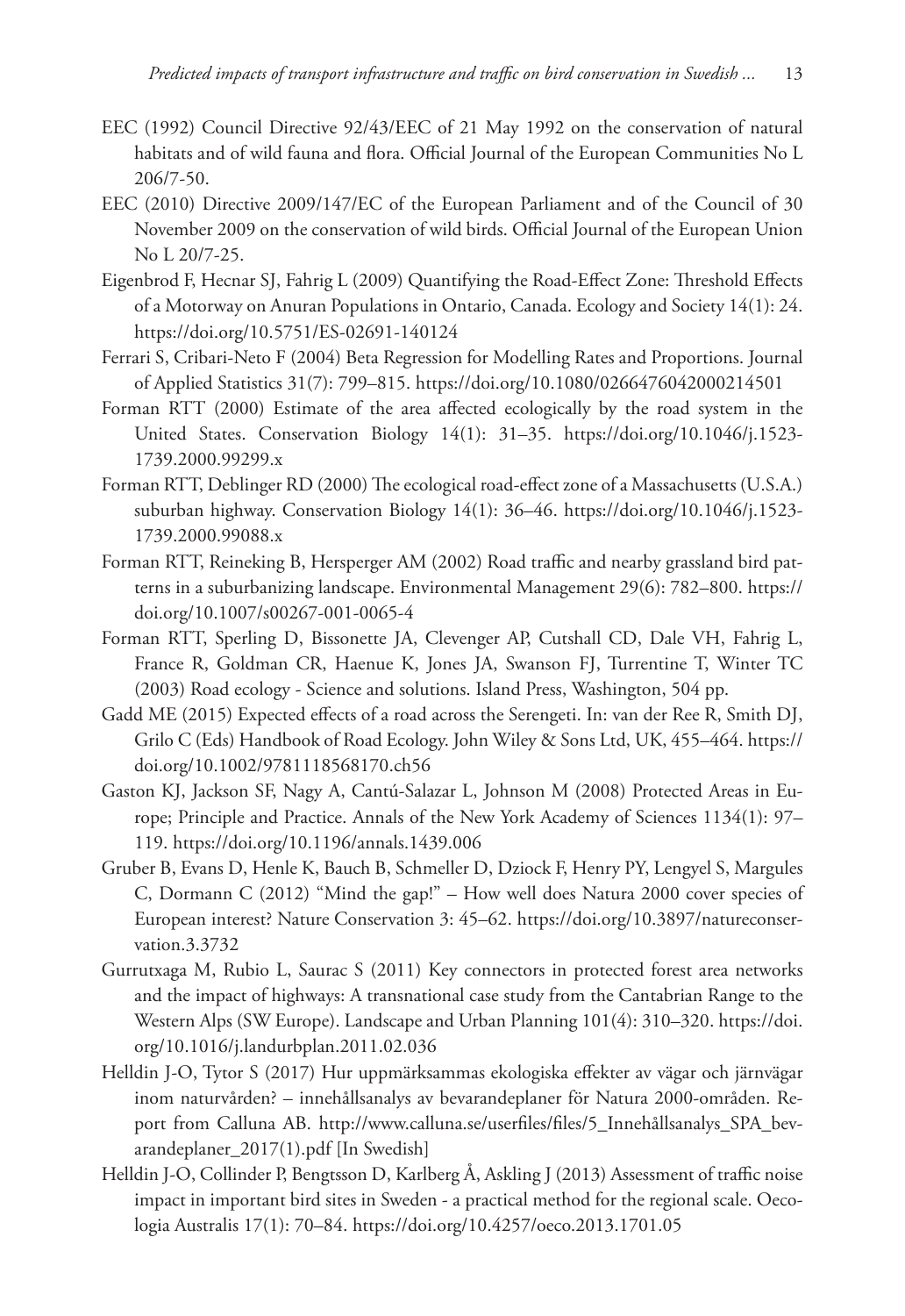- IENE (2015) Protect remaining roadless areas: The IENE 2014 declaration. Nature Conservation 11: 1–4. <https://doi.org/10.3897/natureconservation.11.5630>
- Iojă CI, Pâtroescu M, Rozylowicz L, Popescu VD, Verghelet M¸, Zotta MI, Felciuc M (2010) The efficacy of Romania's protected areas network in conserving biodiversity. Biological Conservation 143(11): 2468–2476.<https://doi.org/10.1016/j.biocon.2010.06.013>
- Karlson M, Mörtberg U (2015) A spatial ecological assessment of fragmentation and disturbance effects of the Swedish road network. Landscape and Urban Planning 134: 53–65. <https://doi.org/10.1016/j.landurbplan.2014.10.009>
- Karlson M, Mörtberg U, Balfors B (2014) Road ecology in environmental impact assessment. Environmental Impact Assessment Review 48: 10–19. [https://doi.org/10.1016/j.](https://doi.org/10.1016/j.eiar.2014.04.002) [eiar.2014.04.002](https://doi.org/10.1016/j.eiar.2014.04.002)
- Kati V, Hovardas T, Dieterich M, Ibisch PL, Mihok B, Selva N (2015) The challenge of implementing the European network of protected areas Natura 2000. Conservation Biology 29(1): 260–270. <https://doi.org/10.1111/cobi.12366>
- Laurance WF, Balmford A (2013) A global map for road building. Nature 495(7441): 308– 309.<https://doi.org/10.1038/495308a>
- Lison F, Palazon JA, Calvo JF (2013) Effectiveness of the Natura 2000 Network for the conservation of cave-dwelling bats in a Mediterranean region. Animal Conservation 16(5): 528–537.<https://doi.org/10.1111/acv.12025>
- López-López P, Maiorano L, Falcucci A, Barba E, Boitani L (2011) Hotspots of species richness, threat and endemism for terrestrial vertebrates in SW Europe. Acta Oecologica 37(5): 399–412.<https://doi.org/10.1016/j.actao.2011.05.004>
- Maiorano L, Falcucci A, Garton EO, Boitani L (2007) Contribution of the Natura 2000 Network to Biodiversity Conservation in Italy. Conservation Biology 21(6): 1433–1444. [htt](https://doi.org/10.1111/j.1523-1739.2007.00831.x)[ps://doi.org/10.1111/j.1523-1739.2007.00831.x](https://doi.org/10.1111/j.1523-1739.2007.00831.x)
- Maiorano L, Falcucci A, Boitani L (2008) Size-dependent resistance of protected areas to land-use change. Proceedings. Biological Sciences 275(1640): 1297–1304. [https://doi.](https://doi.org/10.1098/rspb.2007.1756) [org/10.1098/rspb.2007.1756](https://doi.org/10.1098/rspb.2007.1756)
- Maiorano L, Amori G, Montemaggiori A, Rondinini C, Santini L, Saura S, Boitani L (2015) On how much biodiversity is covered in Europe by national protected areas and by the Natura 2000 network: Insights from terrestrial vertebrates. Conservation Biology 29(4): 986–995.<https://doi.org/10.1111/cobi.12535>
- Naturvårdsverket (2015a) Målövergripande analys av miljömålen; Underlag till fördjupad utvärdering av miljömålen 2015. Swedish Environmental Protection Agency, Report No 6692. [In Swedish]
- Naturvårdsverket (2015b) Styr med sikte på miljömålen Naturvårdsverkets fördjupade utvärdering av miljömålen 2015. Swedish Environmental Protection Agency, Report No 6666. [In Swedish]
- OECD (2012) OECD Environmental Outlook to 2050; The Consequences of Inaction. OECD Publishing, Paris. <https://doi.org/10.1787/9789264122246-en>
- Oldfield TEE, Smith RJ, Harrop SR, Leader-Williams N (2004) A gap analysis of terrestrial protected areas in England and its implications for conservation policy. Biological Conservation 120(3): 307–313.<https://doi.org/10.1016/j.biocon.2004.03.003>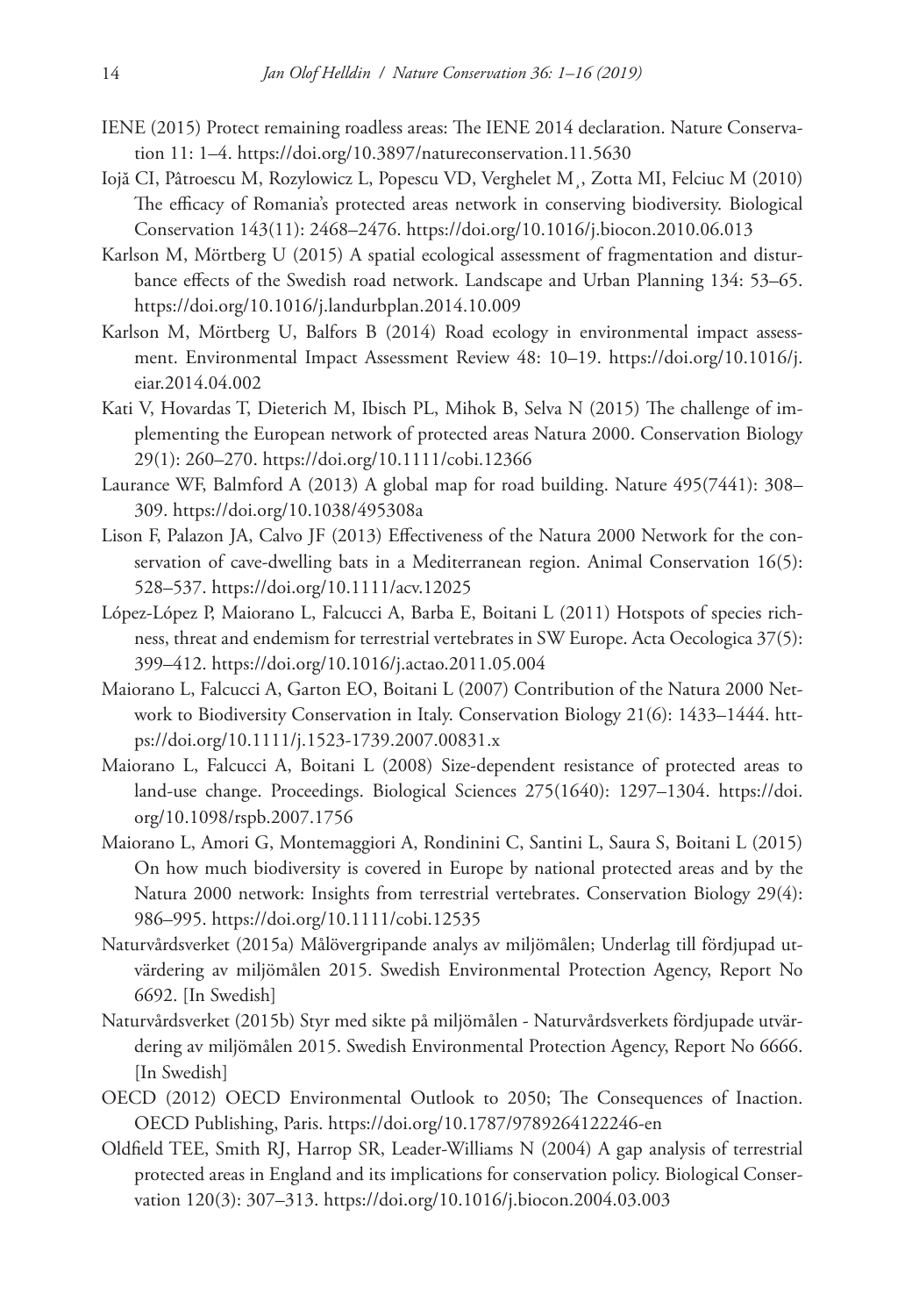- Opermanis O, MacSharry B, Aunins A, Sipkova Z (2012) Connectedness and connectivity of the Natura 2000 network of protected areas across country borders in the European Union. Biological Conservation 153: 227–238.<https://doi.org/10.1016/j.biocon.2012.04.031>
- Pirotta V, Grech A, Jonsen ID, Laurance WF, Harcourt RG (2019) Consequences of global shipping traffic for marine giants. Frontiers in Ecology and the Environment 17(1): 39–47. <https://doi.org/10.1002/fee.1987>
- Reijnen R, Foppen R (2006) Impact of road traffic on breeding bird populations. In: Davenport J, Davenport JL (Eds) The Ecology of Transportation: Managing Mobility for the Environment. Springer, Dordrecht, the Netherlands: 255–274. [https://doi.org/10.1007/1-](https://doi.org/10.1007/1-4020-4504-2_12) [4020-4504-2\\_12](https://doi.org/10.1007/1-4020-4504-2_12)
- Riitters KH, Wickham JD (2003) How far to the nearest road? Frontiers in Ecology and the Environment 1(3): 125–129. [https://doi.org/10.1890/1540-9295\(2003\)001\[0125:HFT](https://doi.org/10.1890/1540-9295(2003)001%5B0125:HFTTNR%5D2.0.CO;2) [TNR\]2.0.CO;2](https://doi.org/10.1890/1540-9295(2003)001%5B0125:HFTTNR%5D2.0.CO;2)
- Rubio-Salcedo M, Martínez I, Carreño F, Escudero A (2013) Poor Effectiveness of the Natura 2000 Network Protecting Mediterranean Lichen Species. Journal for Nature Conservation 21(1): 1–9. <https://doi.org/10.1016/j.jnc.2012.06.001>
- Rytwinski T, Fahrig L (2015) The Impacts of Roads and Traffic on Terrestrial Animal Populations. In van der Ree R, Smith DJ, Grilo C (Eds) Handbook of Road Ecology. John Wiley & Sons Ltd, UK, 237–246. <https://doi.org/10.1002/9781118568170.ch28>
- Sánchez-Fernández D, Bilton DT, Abellán P, Ribera I, Velasco J, Millán A (2008) Are the endemic water beetles of the Iberian Peninsula and the Balearic Islands effectively protected? Biological Conservation 141(6): 1612–1627. [https://doi.org/10.1016/j.bio](https://doi.org/10.1016/j.biocon.2008.04.005)[con.2008.04.005](https://doi.org/10.1016/j.biocon.2008.04.005)
- Selva N, Kreft S, Kati V, Schluck M, Jonsson B-G, Mihok B, Okarma H, Ibisch PL (2011) Roadless and Low-Traffic Areas as Conservation Targets in Europe. Environmental Management 48(5): 865–877. <https://doi.org/10.1007/s00267-011-9751-z>
- Selva N, Switalski A, Kreft S, Ibisch PL (2015) Why keep areas road-free? The importance of roadless areas. In van der Ree R, Smith DJ, Grilo C (Eds) Handbook of Road Ecology. John Wiley & Sons Ltd, UK, 16–26. <https://doi.org/10.1002/9781118568170.ch3>
- Seshadri KS, Ganesh T (2015) Road ecology in south India: issues and mitigation opportunities. In van der Ree R, Smith DJ, Grilo C (Eds) Handbook of Road Ecology. John Wiley & Sons Ltd, UK, 425429. <https://doi.org/10.1002/9781118568170.ch52>
- Shafer CL (1995) Values and Shortcomings of Small Reserves: Dealing with the smallest habitat fragments when some of them are all that is left. Bioscience 45(2): 80–88. [https://doi.](https://doi.org/10.2307/1312609) [org/10.2307/1312609](https://doi.org/10.2307/1312609)
- Shanley CS, Pyare S (2011) Evaluating the road-effect zone on wildlife distribution in a rural landscape. Ecosphere 2(2): 16. <https://doi.org/10.1890/ES10-00093.1>
- Torres A, Jaeger JAG, Alonso JC (2016) Assessing large-scale wildlife responses to human infrastructure development. Proceedings of the National Academy of Sciences of the United States of America 113(30): 8472–8477.<https://doi.org/10.1073/pnas.1522488113>
- Trafikverket (2017) Trafikverkets Miljörapport 2017. Swedish National Transport Administration, Report No 2018: 144. [In Swedish] [https://trafikverket.ineko.se/se/trafikverkets](https://trafikverket.ineko.se/se/trafikverkets-milj%C3%B6rapport-2017)[miljörapport-2017](https://trafikverket.ineko.se/se/trafikverkets-milj%C3%B6rapport-2017)